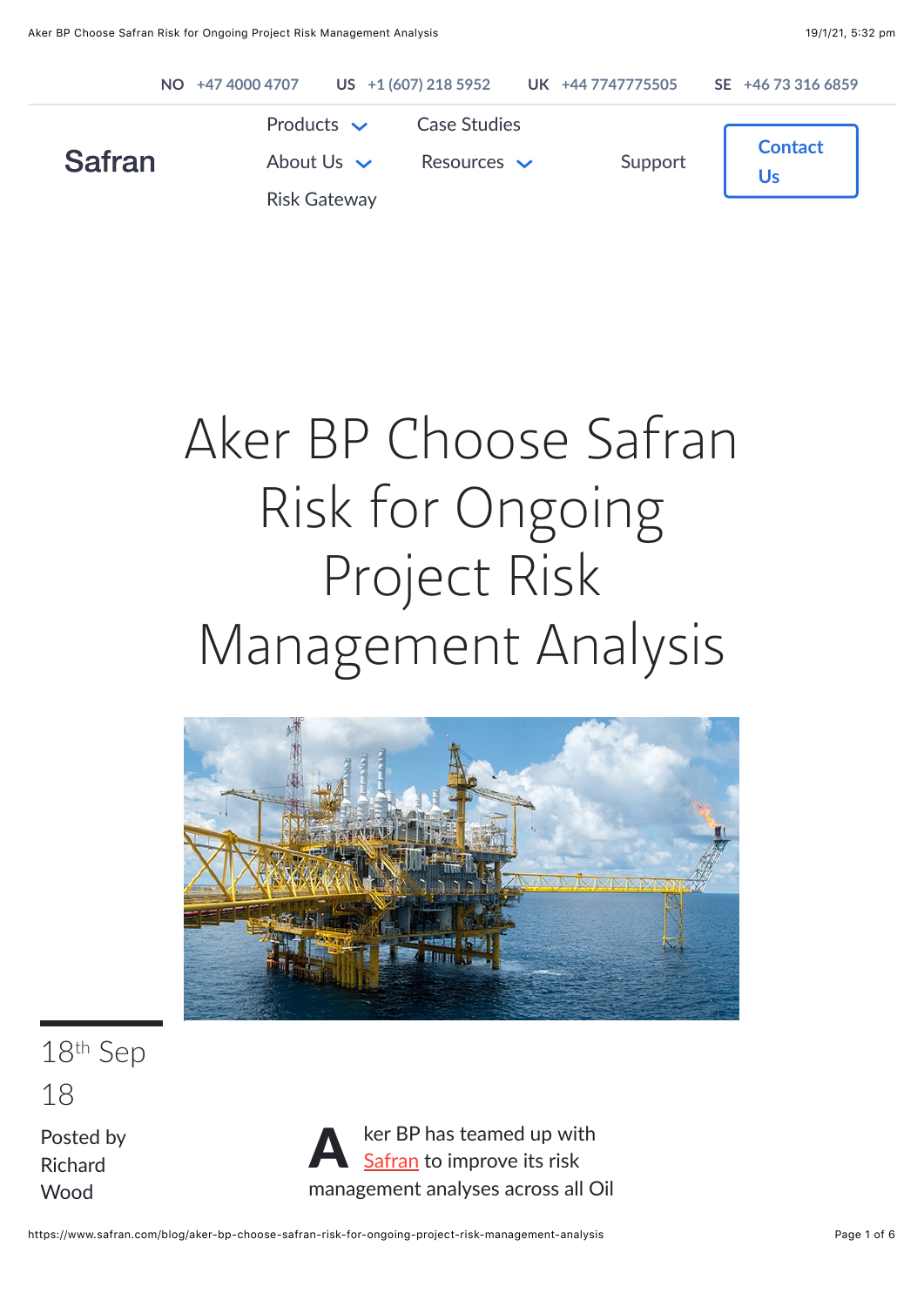and Gas developments.

The partnership solidifies [Aker BP](https://www.akerbp.com/en/)'s ambition to strengthen its risk management processes and provide its team members with an intuitive, high-performing, userorientated tool that can be used [for running integrated cost and](https://www.safran.com/blog/integrated-risk-modeling-with-safran-risk) schedule risk models for all facilities projects.

# A Long History of Oil and Gas Risk Management

With a deep-rooted history of working successfully alongside companies within the [Oil and Gas](https://www.safran.com/case-studies) sector, Safran's level of experience and support was attractive to Aker BP and heavily influenced the decision-making process.

[Chris Westland](https://www.linkedin.com/in/chris-westland-7315ab4a/), Planning Manager in Aker BP's Projects Business Unit said:

"The [Safran Risk](https://www.safran.com/risk) software is proving very intuitive and easy-touse, and is a key factor in working towards an improved risk management process. The team has achieved early effective use. I am really looking forward to working with Safran to get the most out of the software going forwards.

"Safran Risk is focused on the user and enables everyone to take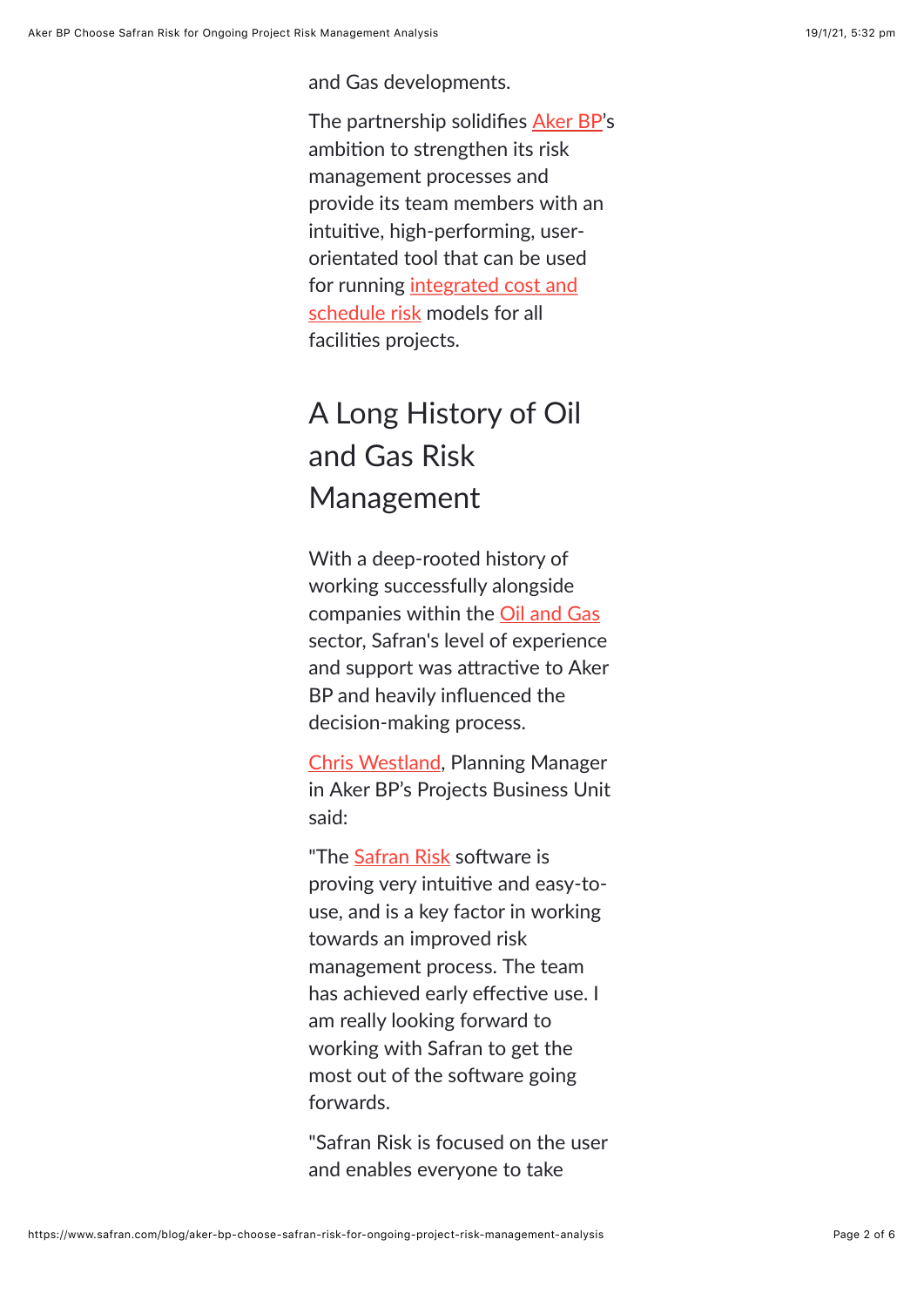ownership of the results of the risk analysis. This improves forecasting across all projects and allows different companies to work together effectively in a common tool with a common approach."

[Click this link to take our](https://www.safran.com/cs/c/?cta_guid=7512ec21-776f-4639-874a-ddf0a7279e30&signature=AAH58kHuwpJ5h3y9AHiW5RC0iH2JNZeYnQ&pageId=6059792639&placement_guid=a003a04b-be4d-448c-a42f-0a7221d318fd&click=11a2ab31-414e-48a2-88e3-f6304fe277a9&hsutk=effce42cd198e0cc7579cd6db51956c3&canon=https://www.safran.com/blog/aker-bp-choose-safran-risk-for-ongoing-project-risk-management-analysis&utm_referrer=https://www.safran.com/resources?types=Case+studies&portal_id=2405298&redirect_url=APefjpE1Nx_3FkG0kauJ1I3jANywFG12VFtq1D0_MqtFOT4RFsVVzs_uXBVyCmst8Un3NMJgx8QvYzU9-g8mL0fgeVKvxuBFJN4aYNYJwQcVTRS1m63C64t7oWq3JSvr7LRJE6NFYOeH4h2zDNgIO_2kBCNg3FAkufsnc6F_Em48f1VnuTEMaAY2-BYOz5MFYdCyRTT-ujSXkx_kn5vbJd1ZyYG_Tx1jv3NJbtfPpuYaDsZdeiNSeWtXuvbTQGc0K-gkEOvDZSuade70nyWON-nVmgVuP4DclQ&__hstc=177432314.effce42cd198e0cc7579cd6db51956c3.1593579823818.1610934282941.1611037792934.8&__hssc=177432314.5.1611037792934&__hsfp=2104221593&contentType=blog-post) free 9-minute online assessment and understand your organization's risk maturity level today.

### Easy Implementation

Safran Risk was first implemented on a preliminary basis where onthe-job experience was interspersed with [interim training](https://www.safran.com/training/on-request-training-sessions). This approach has allowed a team of users to get up-to-speed rapidly, allowing for a seamless transition from old software to Safran Risk.

Safran Risk will now be implemented across all Aker BP projects with immediate effect, from large-scale greenfield developments all the way down to minor brownfield modifications. Its combination of cost and schedule [risk analysis, embedded schedulin](https://www.safran.com/blog/why-perform-schedule-risk-analysis)g capability, and sponsorship and integration with ILAP will enhance interaction and ownership of the risk management process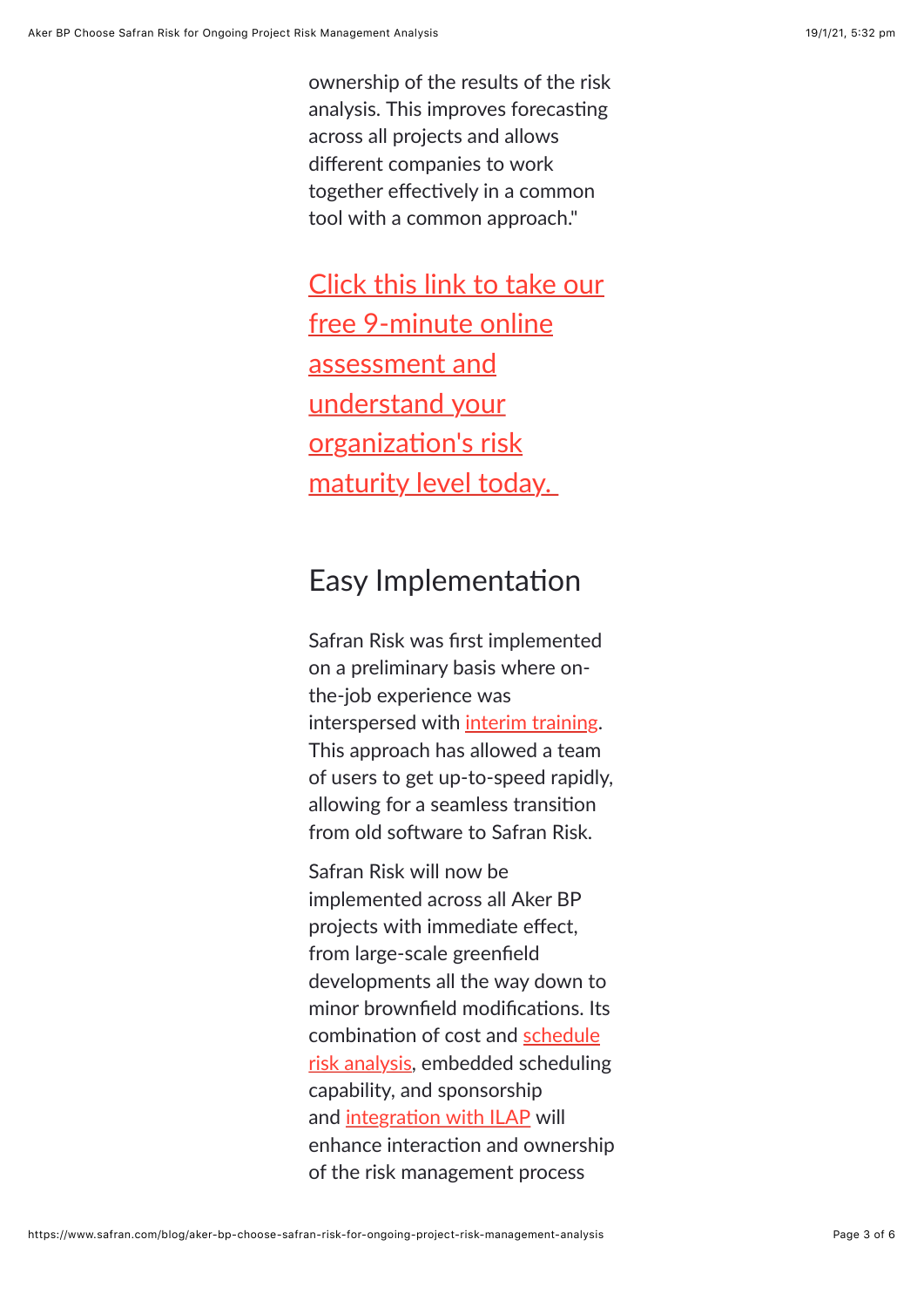throughout the lifecycle of these projects.

## An Ongoing Partnership

As an ongoing partnership, Aker BP will continue to work closely alongside Safran to suggest further enhancements to the software and deploy even wider within the company:

"Safran is very open to direct engagement between the core team and Aker BP staff. They are very supportive and always available for direct contact and support – this even includes the developers of the software. This allows Aker BP to obtain fast direct support, and also influence the development of the functionality over time.

"We are very excited about being directly involved in enhancing the capabilities of Safran Risk, to ensure we create greater value to Aker BP through its use in our project risk management processes."

For further information about this partnership, please get in touch, or to learn why Aker BP chose to use [Safran Risk – request a free 30-day](https://www.safran.com/risk-free-trial) trial.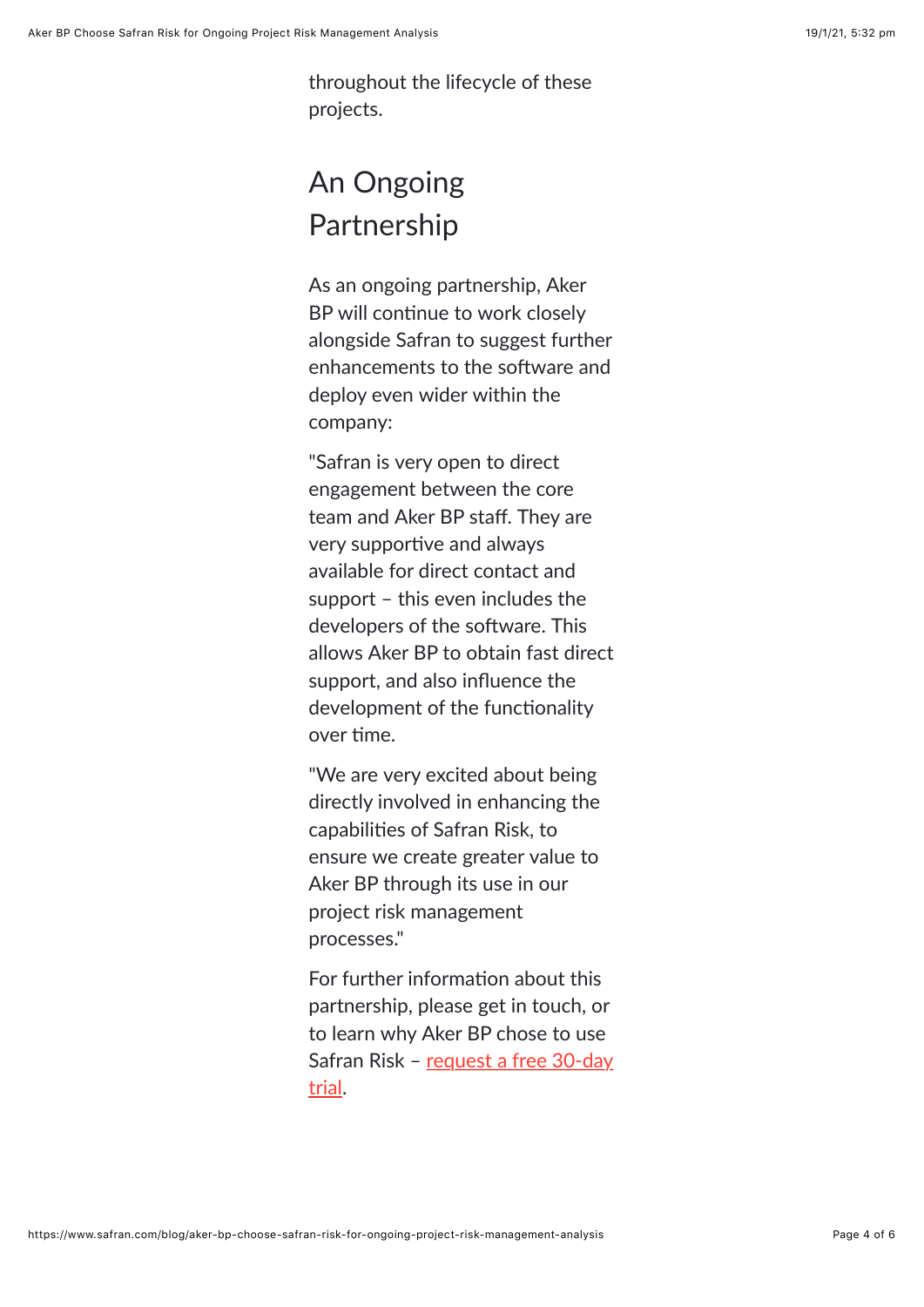

#### < back to blog listing

NEVER MISS A POST

Subscribe

|                                             | <b>PRODUCTS</b> | <b>ABOUT US</b>     | <b>RESOURCES</b>    | <b>CONTACT US</b>             |
|---------------------------------------------|-----------------|---------------------|---------------------|-------------------------------|
| <b>Privacy Policy</b><br>Terms & Conditions | Project         | <b>About Safran</b> | <b>Resource Hub</b> | +47 4000 4707<br>NO.          |
|                                             | <b>Risk</b>     | Our Team            | <b>Risk Gateway</b> | <b>US</b> $+1$ (607) 218 5952 |
|                                             | Planner         | Partners            | <b>Case Studies</b> | UK +44 77477755057            |
|                                             |                 | <b>Services</b>     | <b>Blog</b>         | +46 73 316 6859<br>SE.        |
|                                             |                 | <b>Events</b>       | <b>Training</b>     |                               |
|                                             |                 | Careers             |                     | <b>Get Started</b>            |
|                                             |                 |                     |                     | <b>Get Support</b>            |